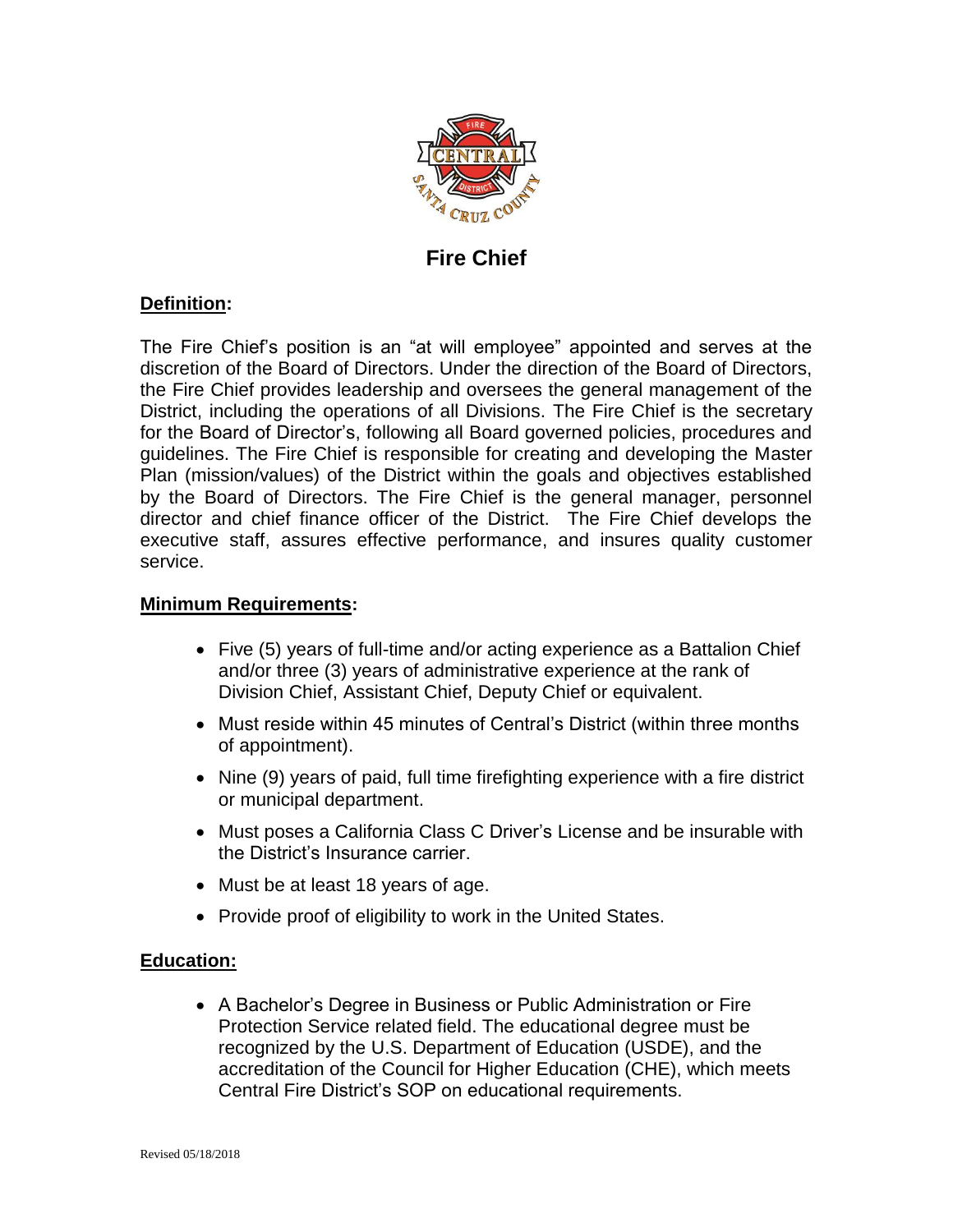# **Typical Duties:**

- Administers and directs the activities of the Fire District relating to fire suppression, fire prevention and administration.
- Directs and oversees the selection, training, development and evaluation of District personnel.
- Oversees the maintenance and performance of all District equipment, apparatus and facilities.
- Directs and coordinates preparation and implementation of the annual budget.
- May assume command at major fires and emergencies.
- Develops, evaluates, and implements plans for the organization, direction, and improvement of departmental operations, services and standards.
- Appears before the Board of Directors to present plans, projects and other reports.
- Attends all Board of Director meetings unless excused.
- Serves as the Board's Secretary and carries out other duties as directed by the Board of Directors.
- Prepares periodic reports concerning the various operations of the District.
- Meets and confers with citizens and public officials on matters pertaining to the needs of the Community.
- Plans, organizes, manages and reviews goals, objectives and activities of the assigned division(s) of the District in order to meet District goals and objectives.
- Administers and enforces the policies, procedures, and programs of the District.
- Is responsible for the supervision of assigned personnel including selection, assignment, evaluations, motivation, training development, and discipline.
- Develops, implements, and maintains programs related to District activities.
- May act as Santa Cruz County OES Zone Coordinator.